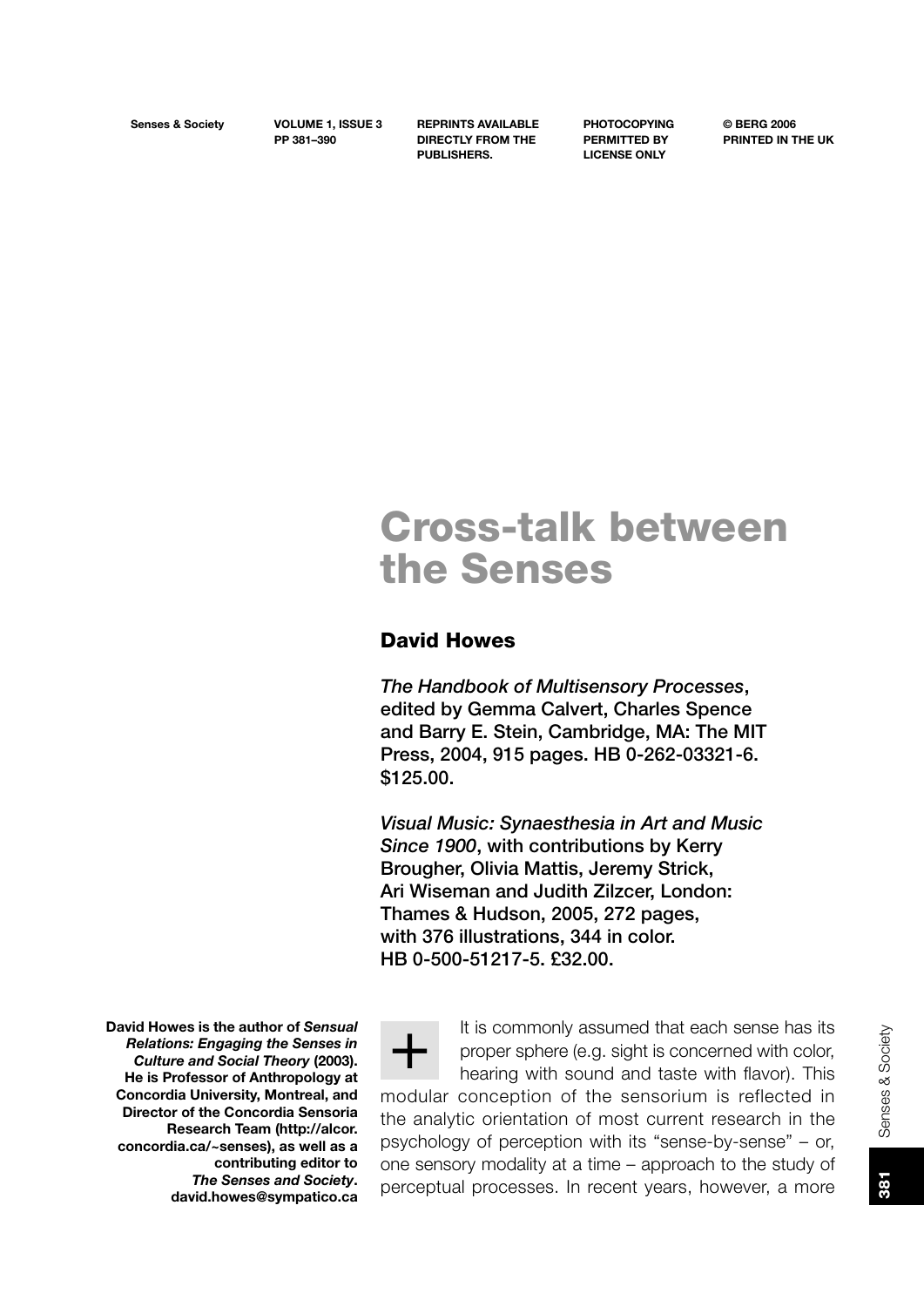interactive, relational approach to the understanding of how the senses function has begun to take shape as a result of the growing body of evidence that points to the "multisensory organization" or "integration" of the brain. As Calvert, Spence and Stein write in their introduction to *The Handbook of Multisensory Processes*,

even those experiences that at first may appear to be modalityspecific are most likely to have been influenced by activity in other sensory modalities, despite our lack of awareness of such interactions ... [To] fully appreciate the processes underlying much of sensory perception, we must understand not only how information from each sensory modality is transduced and decoded along the pathways primarily devoted to that sense, but also how this information is modulated by what is going on in the other sensory pathways. (2004: xi-xii)

Examples of such modulation include the well-documented fact that, in noisy surroundings, speakers can be understood more easily if they can be seen as well as heard. This finding is readily explicable in terms of the redundancy hypothesis of classic information theory. However, the new multisensory psychology of perception probes deeper to explore the *relationships* among the component parts of a multisensory signal. For example, in the case of animal and human communication, redundant multisensory signals can be subclassified into those that produce responses in the receiver equivalent to the response to each unisensory component (*equivalence*) and those for which the response is superadditive – that is, which exceeds the response to the unisensory components (*enhancement*). Multisensory signals may also be made up of stimuli which convey different (i.e. nonredundant) information, as in the case of the McGurk effect, where seen lip-movements can alter which phoneme is heard for a particular sound (e.g., a sound of /ba/ tends to be perceived as /da/ when it is coupled with a visual lip movement associated with /ga/). In this instance, the response to the multisensory signal is new, qualitatively different from the response to either of the unisensory components, and thus demonstrates *emergence*. The relationship between the components of a multisensory signal may otherwise be one of *dominance* as in the ventriloquism effect (where the seen lip-movements of the dummy alter or "capture" the apparent location of the speech sounds) or *concatenation* (my term) as in the case of the reproductive behavior of male oriental fruit moths: such moths "need the visual presence of the female in combination with her pheromones before they will perform their most intricate courtship displays, and they need an additional tactile stimulus of a touch on the abdomen before they will copulate" (p. 235).

Many of the chapters in the *Handbook* use modern neuroimaging techniques to reveal the multiple sites of multisensory processing in the brain, including many regions long thought to be modality-specific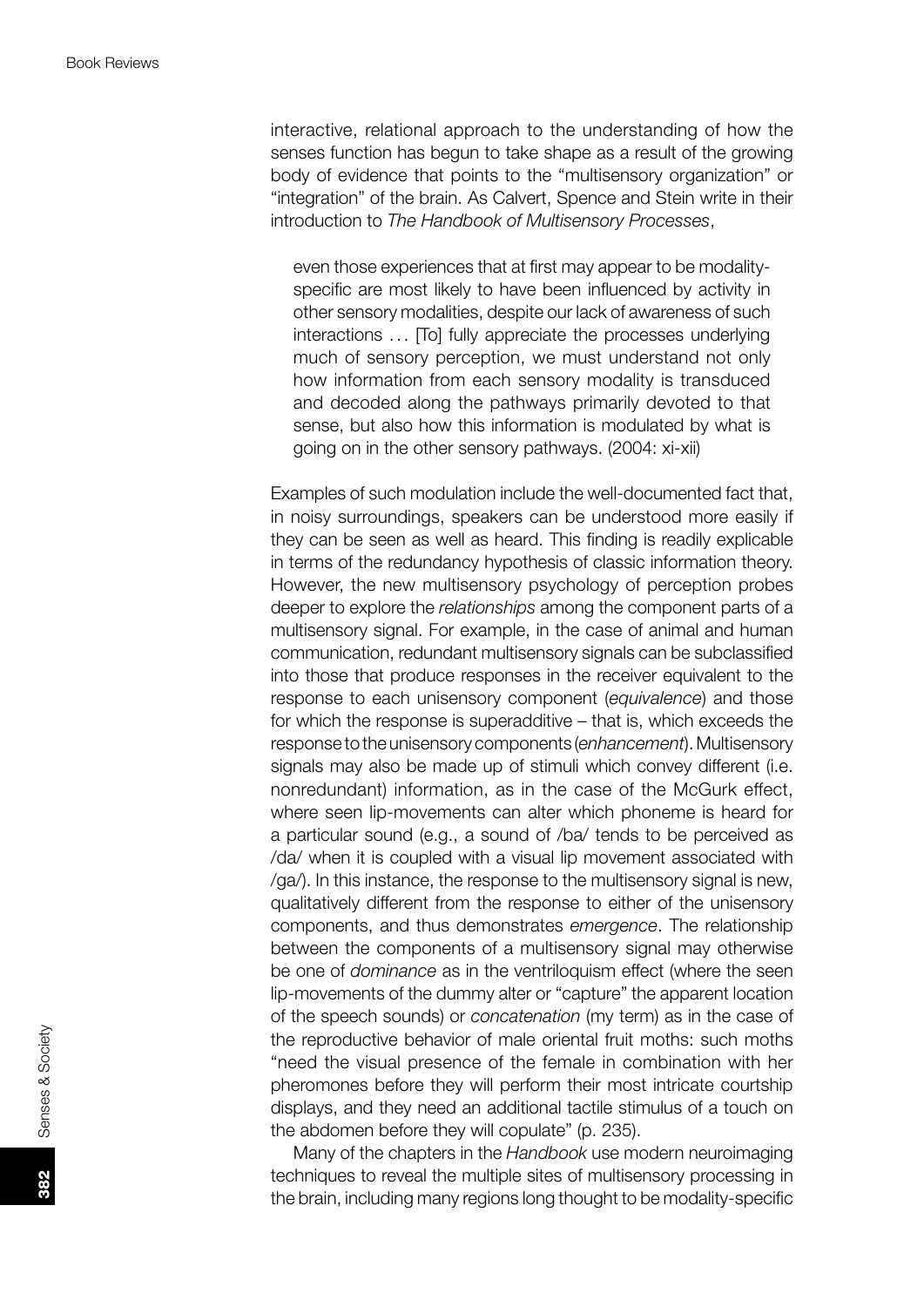or "primary sensory" areas (as distinct from the so-called higher order "associative areas" traditionally assumed to be responsible for the formation of unified percepts out of the diversity of inputs). In addition to demonstrating the functional interdependence of the modalities, a number of chapters point to their functional equivalence. For example, it is now clear that sensory-specific areas can be "recruited" or "remapped" by other sensory-specific areas in situations of sensory deprivation or intensive perceptual training. Thus, the visual cortex in blind individuals has been found to show activation in auditory tasks while the auditory cortex in deaf individuals can be activated by visual tasks.

Of note, the quality of sensation associated with activating the visual cortex in congenitally blind individuals, or the auditory cortex in congenitally deaf individuals, appears to derive from the nature of inputs. That is, visual inputs are perceived as visual even when auditory cortex is activated [in the case of the blind, while the reverse holds true in the case of the deaf... Furthermore, even in normal, nondeprived humans, there is evidence for extensive multisensory interactions whereby primary sensory areas of the cortex can be activated in a taskspecific manner by stimuli of other modalities . . . Common to these findings is the principle that inputs recruit pathways, cortical areas, and networks within and between areas that process the information, and the sensoriperceptual modality associated with the input is driven by the nature of the input rather than by the cortical area activated per se. (p. 690)

Such evidence of adaptive processing, or "cross-modal plasticity," underscores the importance of adopting a relational approach to the study of the sensorium in place of assuming that the senses are structurally and functionally distinct.

Other chapters explore such issues as whether the sensory integration involved in speech perception is fundamentally the same or different from other kinds of multisensory integration (the same); whether the senses are differentiated at birth and become coordinated through experience – the developmental integration hypothesis – or are relatively unified at birth and become differentiated through development – the developmental differentiation hypothesis (neither – the formation of percepts in early development involves the "joint action of developmental integration and differentiation processes" (p. 658)); and whether the phenomenon of synesthesia (i.e. the union or crossing of the senses, e.g. hearing colors, tasting shapes) might not provide a better model for conceptualizing perceptual processes than the conventional sense-by-sense approach that has dominated research on the senses and sensations to date.

The condition of synesthesia is typically understood to be quite rare. The most commonly documented form, color-grapheme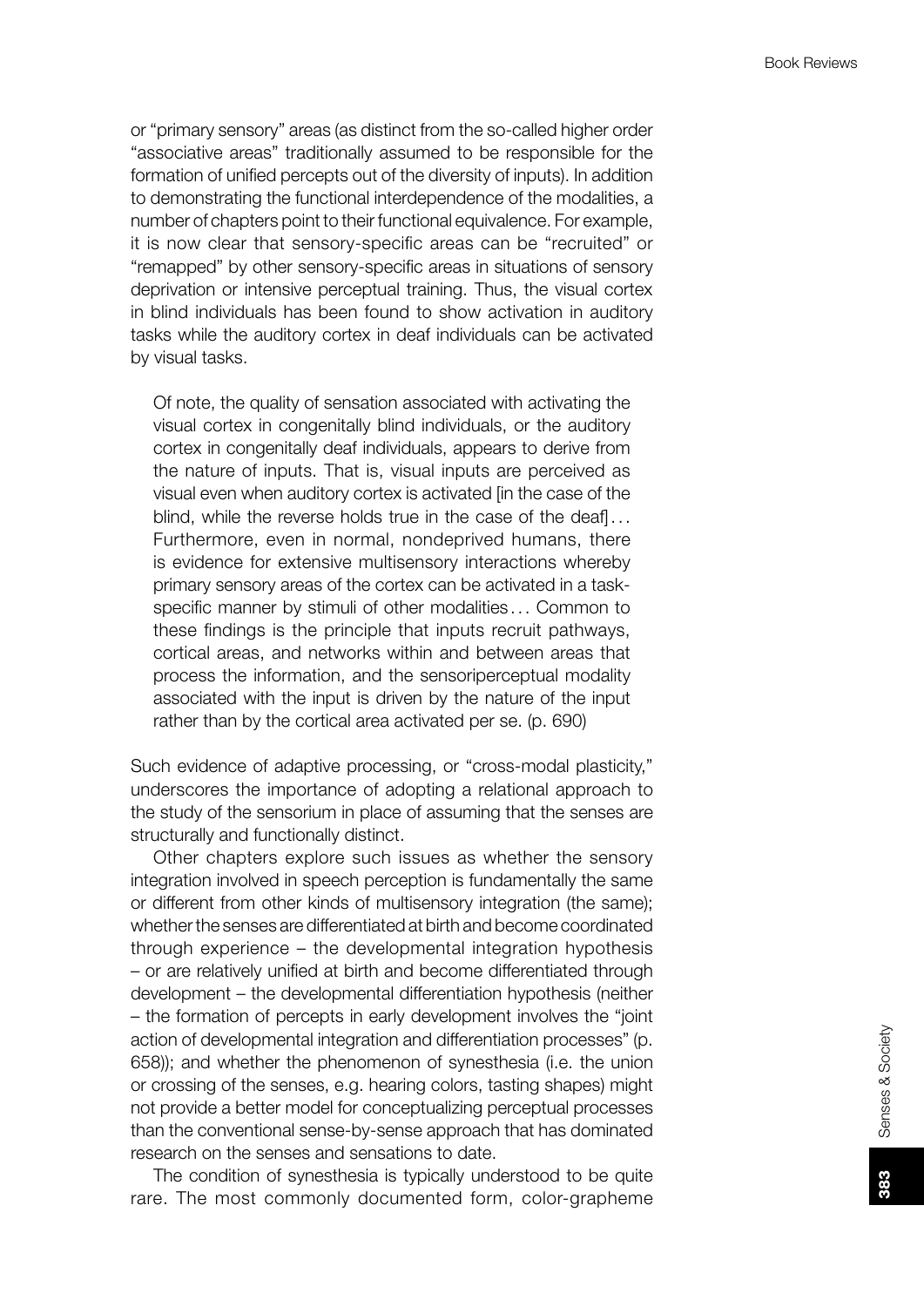synesthesia (in which written words or letters are perceived as having particular colors) occurs in one in 2,000 people. To limit synesthesia to a congenital condition, however, would be myopic.<sup>1</sup> Synesthetic connections can be learned. Take the case of odor-taste synesthesia which, perhaps because it is such a common effect, has failed to attract much popular attention or scientific documentation. Yet the evidence is clear:

the majority of people appear to experience odor-taste synaesthesia. First, *sweet* is one of the most common descriptors applied to odors... [Furthermore,] when smelling an odor, most people can more easily recognize a taste-like quality such as sweetness than more specific qualities such as strawberry- or banana-likeness. (p. 69)

When we speak of the odor of vanilla or strawberry as sweet are we speaking in metaphor rather than reporting an actual olfactory sensation? Not according to Stevenson and Oakes:

The central argument of [their] chapter is that, as a result of eating and drinking, patterns of retronasal odor stimulation co-occur with oral stimulation, notably of the taste receptors, so that a unitary percept is produced by a process of either within-event associative learning or by a simple encoding as one event. Eating sweet vanilla-flavor ice cream will ensure that the retronasal odor of vanilla becomes associated with sweetness; on some later occasion the smell of vanilla will seem sweet, even if no conscious recollecton of eating ice cream comes to mind. (p.81)

In the concluding chapter of the *Handbook*, V.S. Ramachandran et al. also reject what they call the "metaphor explanation" of synesthetic perception, and proffer a physiological explanation having to do with the "cross-activation of brain maps" in its place. Such crossactivation may come about by two different mechanisms:

(1) cross-wiring between adjacent [brain] areas, either through an excess of anatomical connections or defective pruning, or (2) excess activity in back-projections between successive stages in the hierarchy (caused by defective pruning or by disinhibition). (p. 872)

In the case of color-grapheme synesthesia – their chosen example – the brain areas corresponding to graphemes and colors are right next to each other in the fusiform gyrus, and the potential for excess cross-activation or "hyperconnectivity" as a result of some genetic mutation in those individuals who naturally experience this effect is therefore strongly indicated. Ramachandran et al. conclude that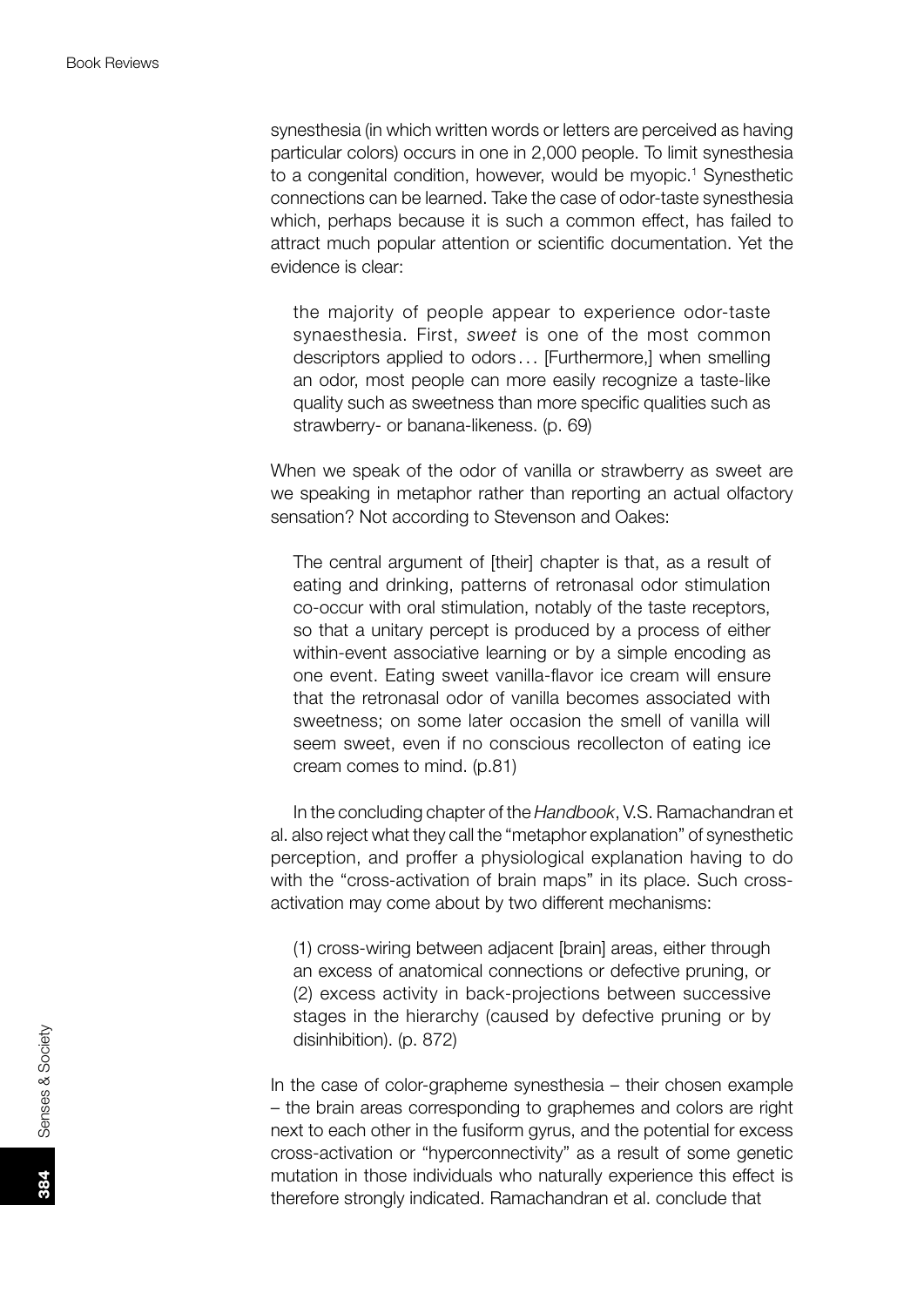far from being a mere curiousity, synaesthesia deserves to be brought into mainstream neuroscience and cognitive psychology. Indeed, [precisely because the neural basis of synaesthesia is beginning to be understood – unlike in the case of metaphor] it may provide a crucial insight into some of the most elusive questions about the mind, such as the neural substrate (and evolution) of metaphor, language and thought itself. (p. 881)

There is much to be said for Ramachandran et al.'s "bottomup" approach to the study of synesthesia, but I do not think the "top-down" approach, which would descend from the cultural (via the metaphorical) to the psychological to the physiological level of brain organization, should be dismissed out of hand. (In point of fact, owing to the selective focus of their academic discipline, neuropsychology, Ramachandran et al. never ascend through what they call "the hierarchy" as far as the cultural level.)<sup>2</sup> If we are to comprehend fully all this evidence of cross-talk between the senses, there needs to be more cross-talk between the disciplines, by which I mean the insights of anthropology and history into the *cultural* mediation of sensation must also form part of the conversation. As cultural psychiatrist Laurence Kirmayer observes concerning the hierarchical systems view of neural organization,

contemporary cognitive neuroscience understands mind and experience as phenomena that emerge from neural networks at a certain level of complexity and organization. There is increasing recognition that this organization is not confined to the brain but also includes loops through the body and the environment, most crucially, through a social world that is culturally constructed. On this view, "mind" is located not in the brain but in the relationship of brain and body to the world (Kirmayer, forthcoming).

Ideally, Kirmayer goes on to state, "we want to be able to trace the causal links up and down this hierarchy in a seamless way," but for this to come about neuropsychologists, historians and anthropologists will first have to overcome the selective focus of their respective disciplines and engage in more "joint action" research, as it were.

Imagine what a "Cross-Cultural Handbook of Multisensory Processes" would look like. Instead of presuming sensory processes to be confined to the brain, it would start with the investigation of the culturally patterned "loops" through the environment – that is, with the *cultural modulation of perception*. A "top-down" or culturally sensitive approach to, say, synesthetic perception would begin by providing an inventory of the cultural practices and technologies that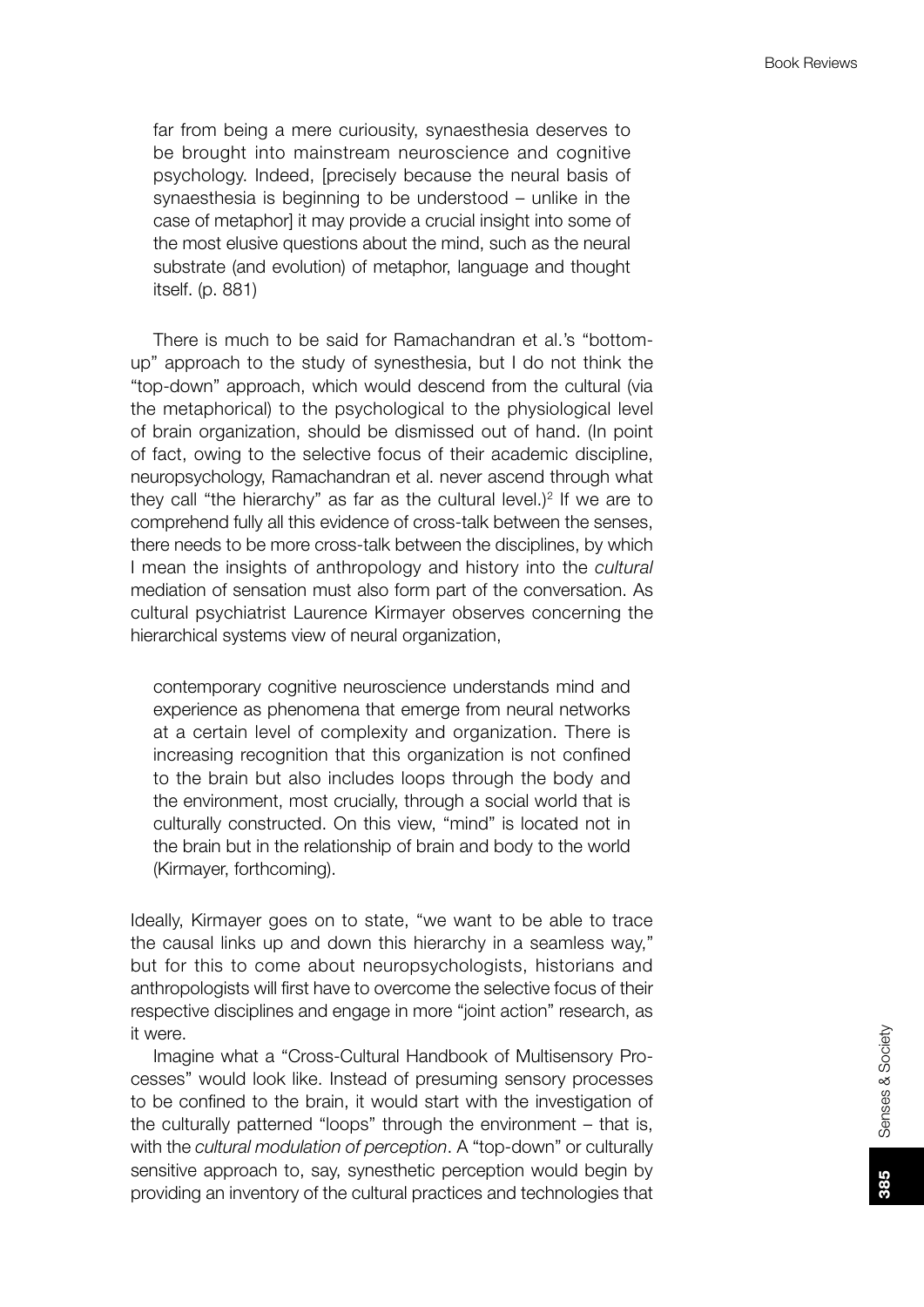generate different sense ratios across different cultures and historical periods. For example, whether the incidence of color-grapheme synesthesia would be as high in an aural-oral society as it is in a visual-literate one, such as contemporary Western society is a good empirical question.<sup>3</sup> In the latter, words and letters are experienced as quiescent marks on paper or a computer screen, which renders them available for color-coding, whereas in the former words (being experienced aurally) might not tend to be seen so readily as they would be felt or smelled as well as heard. In my own ethnographic research in Papua New Guinea, I found evidence of audio-olfactory synesthesia. In many Melanesian languages one speaks of "hearing an aroma" (and this association is carried over in Pidgin English: "mi harim smel"). The reason for this could be that most communication takes place face-to-face (i.e. within olfactory range of the other) and odoriferous substances (e.g. the oil with which the body is anointed or chewed ginger) are used to augment the power of a person's presence and words. This finding counters Stevenson and Boakes' claim that "odors display taste properties but do not elicit auditory or visual sensations" (p. 73). This claim is also countered by the evidence for a form of color-odor synesthesia reported by Diana Young among the Anangu of Australia's Western Desert (see Young 2005).

Starting with examples such as these, which, I would note, are *practical* (i.e. supported by cultural practices that form part of the "loop" through which all sensations must pass) as well as metaphorical, neuropsychologists could well be inspired to discover all sorts of heretofore unsuspected cross-linkages between the senses wherever they may be localized in the brain.<sup>4</sup> This is a heady prospect, but it can only come about as a result of more cross-talk between the disciplines leading to the establishment of *cultural* neuropsychology as a recognized field of study. It bears noting that the same shift from a unisensory to a multisensory approach to the study of perception that pervades the *Handbook* has been sweeping the humanities and social sciences in recent years (as observed in "Introducing Sensory Studies" – the lead essay in the inaugural issue of *The Senses and Society*). This convergence or fusion of horizons gives me great hopes for the conversation envisioned here. Furthermore, while I must confess to often feeling out of my depth reading *The Handbook of Multisensory Processes*, I never ceased to marvel at the ingenuity of the experiments, or to admire the meticulousness of the reasoning involved in the interpretation of results in any of its fifty-four chapters. I would therefore recommend the *Handbook* as essential reading for any scholar interested in exploring the varieties of sensory experience in history and across cultures on account of the multiple models and questions it suggests for further archival or ethnographic research.<sup>5</sup>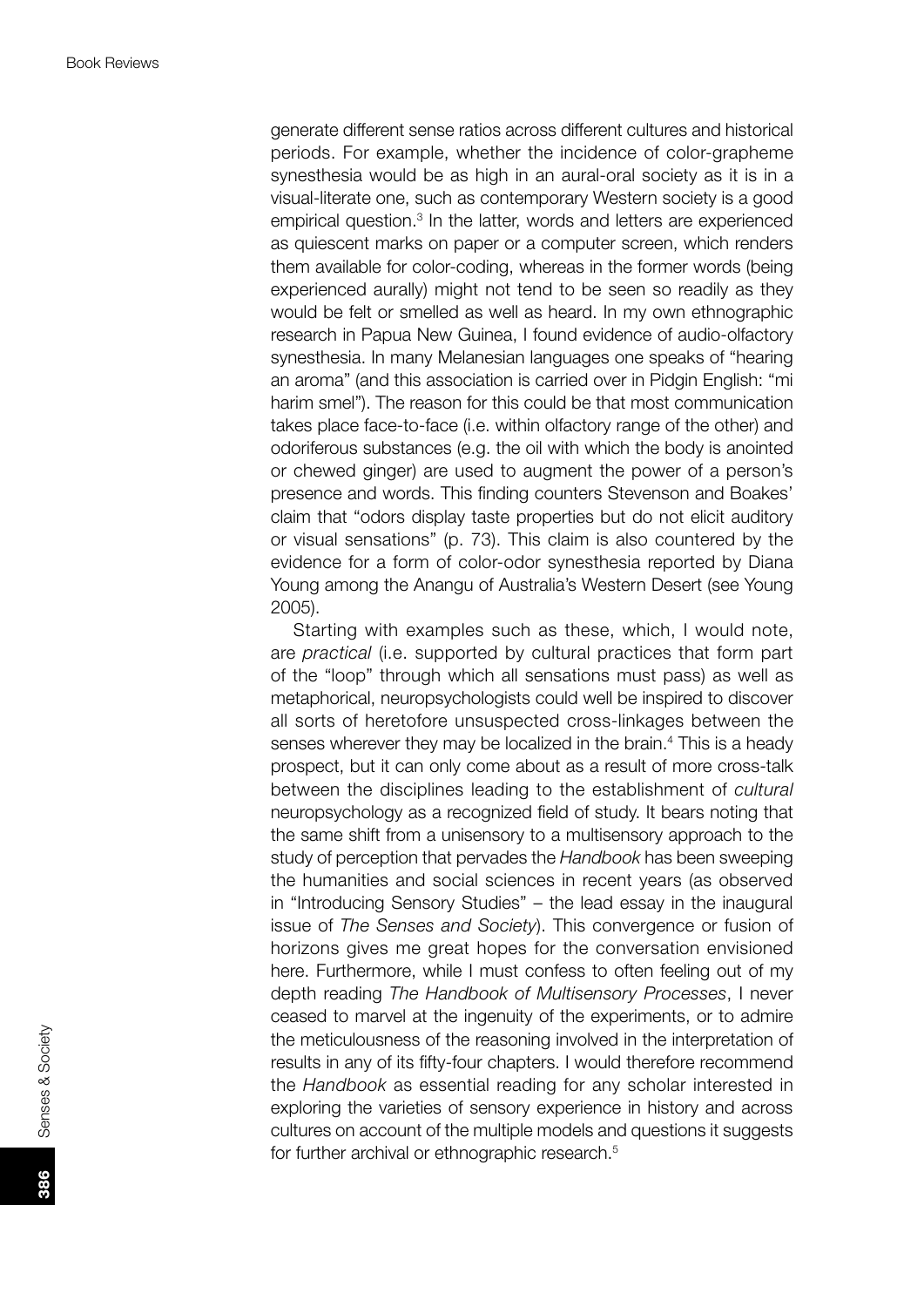*Visual Music: Synaesthesia in Art and Music Since 1900* is a beautifully illustrated catalog that accompanied the exhibition by the same name at The Museum of Contemporary Art, Los Angeles and the Hirshorn Museum and Sculpture Garden of the Smithsonian Institution in Washington in 2005. This groundbreaking study begins by presenting an "alternative history" of the abstract art of the past century by disclosing its debt to music. Because of the selective (visual) focus of conventional art history, the development of abstraction is commonly told in terms of avant-garde artists seeking to produce a non-representational – or "pure" – art that would be "freed from imitative constraints," without it being appreciated how much that movement was inspired and dependent in its formative stages on emulating the formal abstract structures of musical composition. Music had long been considered the most spiritually exalting and purest form of art on account of its ethereality, nonobjectivity and emotivity (or direct appeal to the affects), and it was the idea of visual art aspiring to "the condition of music" – that is, of creating "music for the eyes" – that inspired many of the pioneers of abstraction on both sides of the Atlantic, from Wassily Kandinsky and Paul Klee in Europe to Arthur Dove and Georgia O'Keefe in America. The rhythmic interplay of geometry and color in Kandinsky's later paintings (e.g. *Fuga* (*Fugue*), 1914), and the synesthetic theory of painting he elaborated in *On the Spiritual in Art*, led one fellow artist to write "Kandinsky is attempting to paint the color of sound" (p. 35). Klee, for his part, transformed polyphony into abstract pictorial form (e.g. *Static-Dynamic Gradation*, 1923), while O'Keefe records that the impetus behind her organic abstractions (e.g. *Blue and Green Music*, 1921) came from attending an art class where students were required to draw while listening to music: "This gave me an idea that I was very interested to follow later – the idea that music could be translated into something for the eye" (p. 59).

The dream of the "unification of the arts" through "sensual compounding" which inspired these experiments in abstraction simultaneously exposed a major shortcoming intrinsic to the medium of painting: its immobility or static character. Musical compositions, of course, unfold through time. "Abstract film developed as if in direct response to this shortcoming," the authors claim (p. 19). The originators of abstract cinema, working in black and white, "elaborated sequences of geometric forms that moved across the screen and through time, as would a sequence of sounds," and then, as technologies of color film and soundtracks developed, their successors, such as Oskar Fischinger, were able to bring

color, form, and sound together to create extended compositions that bore occasional resemblance to the work of the earlier generations of abstract painters while taking full advantage of the crucial element of time and incorporating sound and music to create a fully synaesthetic experience. (p. 19)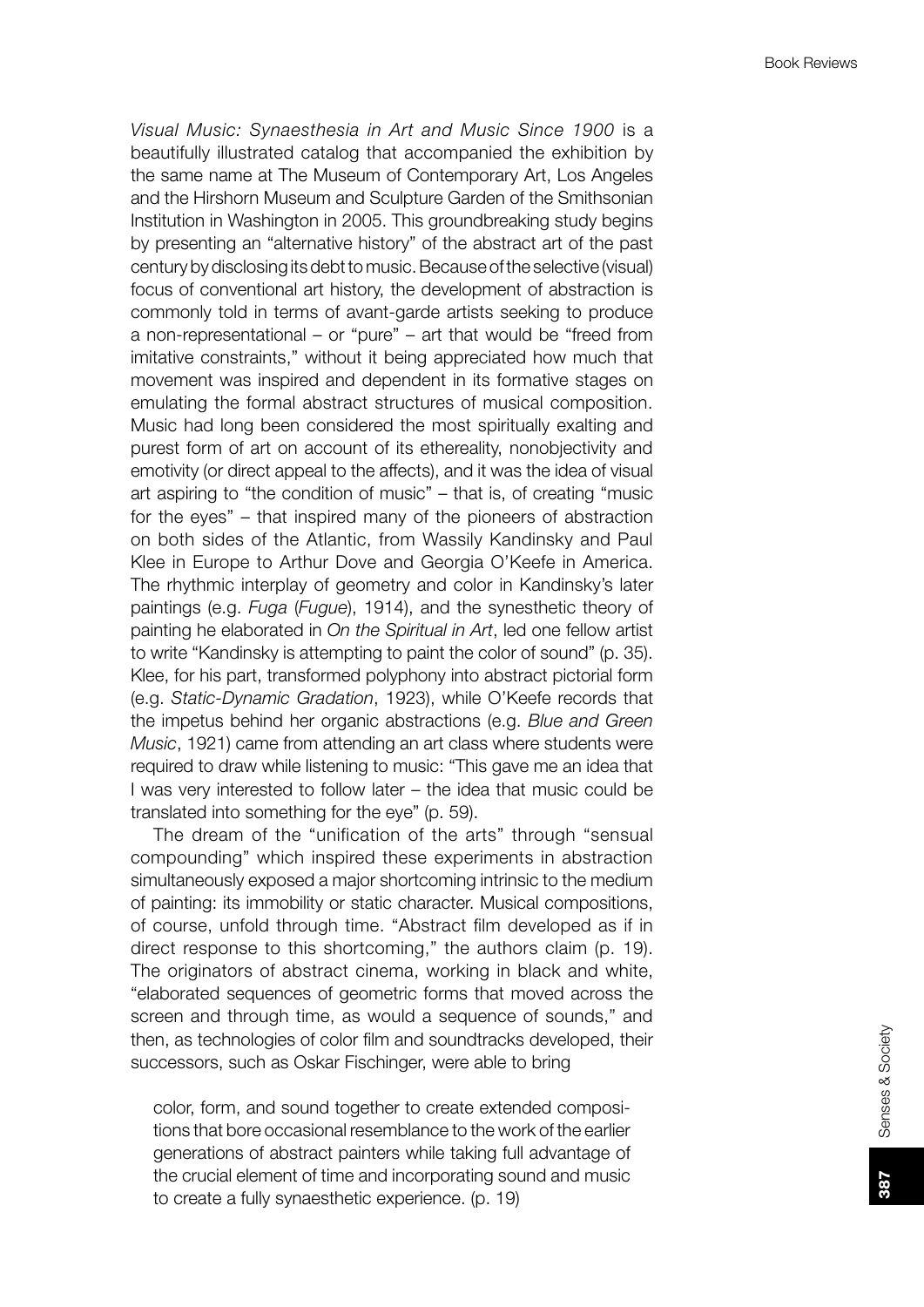The most famous example of this genre is, of course, the Disney Studio animated motion picture *Fantasia* (1940), in which Fischinger had a hand. In addition to propelling the synchronization of the senses to new heights, *Fantasia* signaled a fundamental change in the direction of visual music: the change "from an avant-garde practice toward a modern mass-cultural phenomenon" (p. 111).

The changeover in visual music from avant-garde practice to pop culture continued apace in the 1950s and 1960s with the phenomenon of the light show (e.g. the Vortex concerts), which drew together a wide variety of practices – from performance art to scientific experiments, from coffeehouse jazz concerts to psychedelic drugs – to create

an immersive visual and sound experience. The light show offered a neutral place in which high art and popular culture, abstraction and representation, the scientific and the spiritual, the electronic and natural, and the visual and aural could all be collaged together in a vast swirling eddy of overlapping sensations. It was the ultimate synaesthetic experience, one that attempted through the hallucinogenic to blur the distinction between sound and image, interior and exterior. (p. 159)

In their effort to trace the "successive unfolding" of the idea of visual music – from abstraction, to abstraction in motion, to total immersion – the contributors to the catalog also canvas many other artistic expressions and inventions besides those surveyed above, such as the color organ, optical printer, contemporary installation art and digital media, as well as diverse controversies (e.g. over the validity of the analogy between specific colors and specific musical notes or keys in the first place). The catalog is also crowned with a brilliant chapter on color music from a musical perspective, which reverses the drift of all the other chapters, and a very informative "Chronology" that, by documenting the successive engagements with and elaborations of the notion of visual music on both sides of the Atlantic (and from coast to coast in the United States), gives substance to the claim that this stylistic strain, while

not the single mode through which music and the visual arts have interacted over the past century . . . is certainly the most consistent . . . continuing to find new arenas for aesthetic exploration even as other, more famous movements and styles [e.g. Cubism through Abstract Expressionism] eventually faltered. Its longevity can be explained above all by the fact that it required technology for its fulfillment. (p. 18)

While I am in deep sympathy with the first branch of this argument, I must register my dissent from the progressivist conclusion in the second branch to the effect that the promise of synesthesia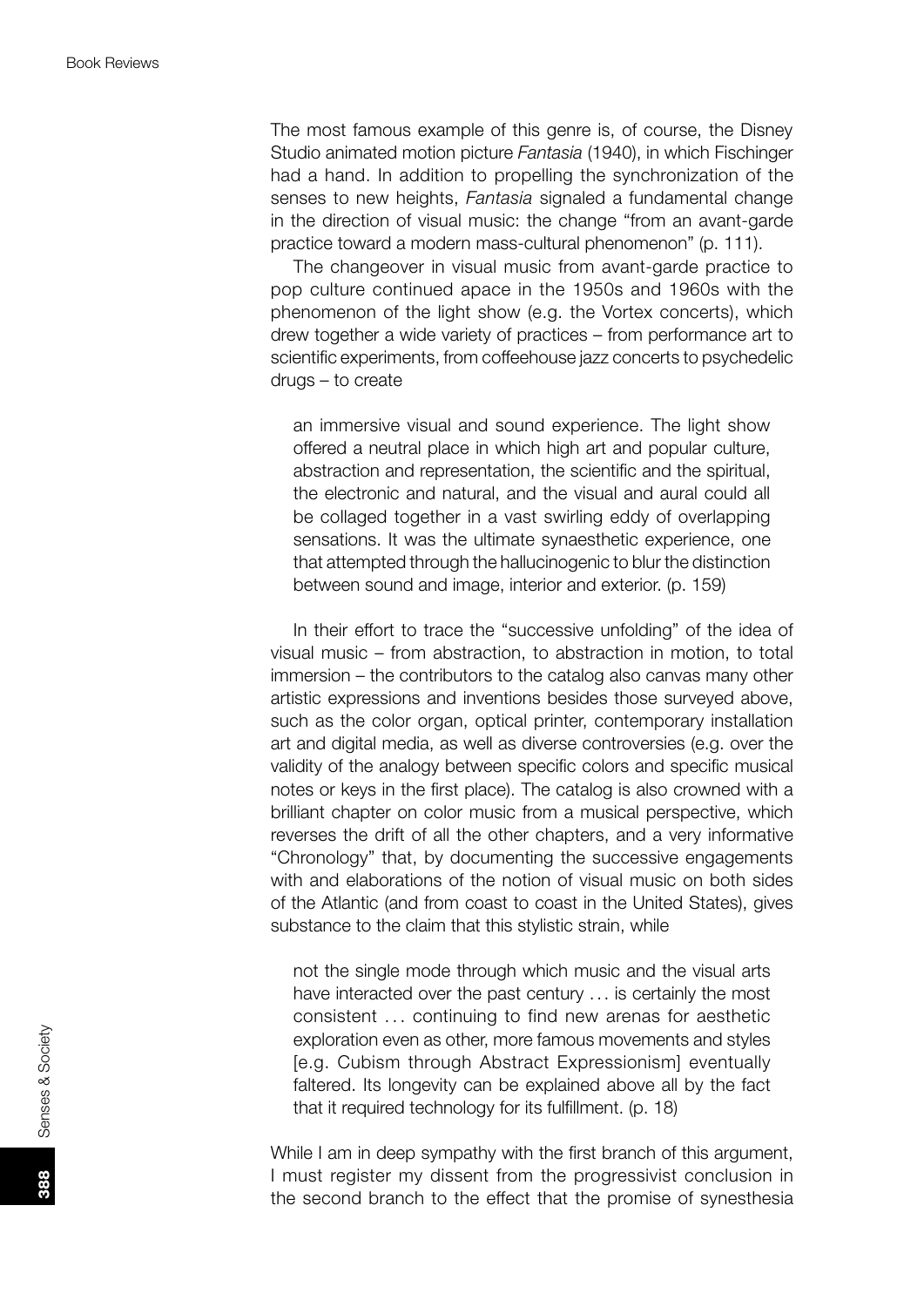– the compounding of the senses leading to spiritual awakening as imagined by Kandinsky – was "fulfilled" by technology – that is, by the synchronization of the senses in film and other so-called multi-media. For such media foregrounded certain sensory ratios – most notably the audio-visual – while screening out others and thus limited "mind" or consciousness in the very act of extending or projecting it outwards. The tradition of visual music could equally well be interpreted as involving a contraction of the synesthetic paradigm.6 There exist other sensory ratios than those hypostasized in the technological dynamo of our audio-visual civilization. At the same time, *Visual Music* does prove that the history of art (or of music) is best practiced with two senses, rather than one – and thus agrees with the central theoretical and methodological claims of *The Handbook of Multisensory Processes*.

## Notes

- 1. The ethnomusicologist Steve Feld once remarked to me that limiting synesthesia to those who are congenitally susceptible to this effect would be like restricting music to those with perfect pitch. It cannot be so confined. But to qualify this assertion, and anticipate my discussion of Ramachandran's position in what follows, let me note that I concur with Ramachandran's view that synesthesia is sensory or perceptual, not conceptual or metaphorical. It is not just another trope. However, by ignoring the *practical* (i.e. culturally patterned and learned) dimensions of synesthesia, it seems to me that Ramachandran forecloses an important avenue of inquiry into the genesis of this effect at the level of the individual and its shaping or expression at the cultural level.
- 2. Ramachandran et al. are not alone. There is but one reference in the whole *Handbook* to cross-cultural variation in the modulation of perception: apparently, the McGurk effect is significantly weaker in Japanese than in American perceivers (p. 207).
- 3. Or even earlier periods of Western culture. For example, a form of audio-grapheme synesthesia has been described for the Renaissance: "In a person's handwriting, Erasmus claimed, he could hear that person's very voice" (Smith 2004: 21–41 at 28).
- 4. That is, proximity of brain areas would no longer be the determinative criterion (*pace* Ramachandran et al.) -- as indeed it is not, given all the evidence of cross-modal activation, feed forward and back-projection processes that has begun to emerge.
- 5. A number of sensorially-minded anthropologists have already opened this conversation with neuropsychology and made significant headway exploring "the question of how far back into the genesis of bodily experience [or activation of brain areas] cultural worlds can reach" (Kirmayer, forthcoming): most notably, Hinton and Hinton (2002), Young (2005), and Downey (2005).